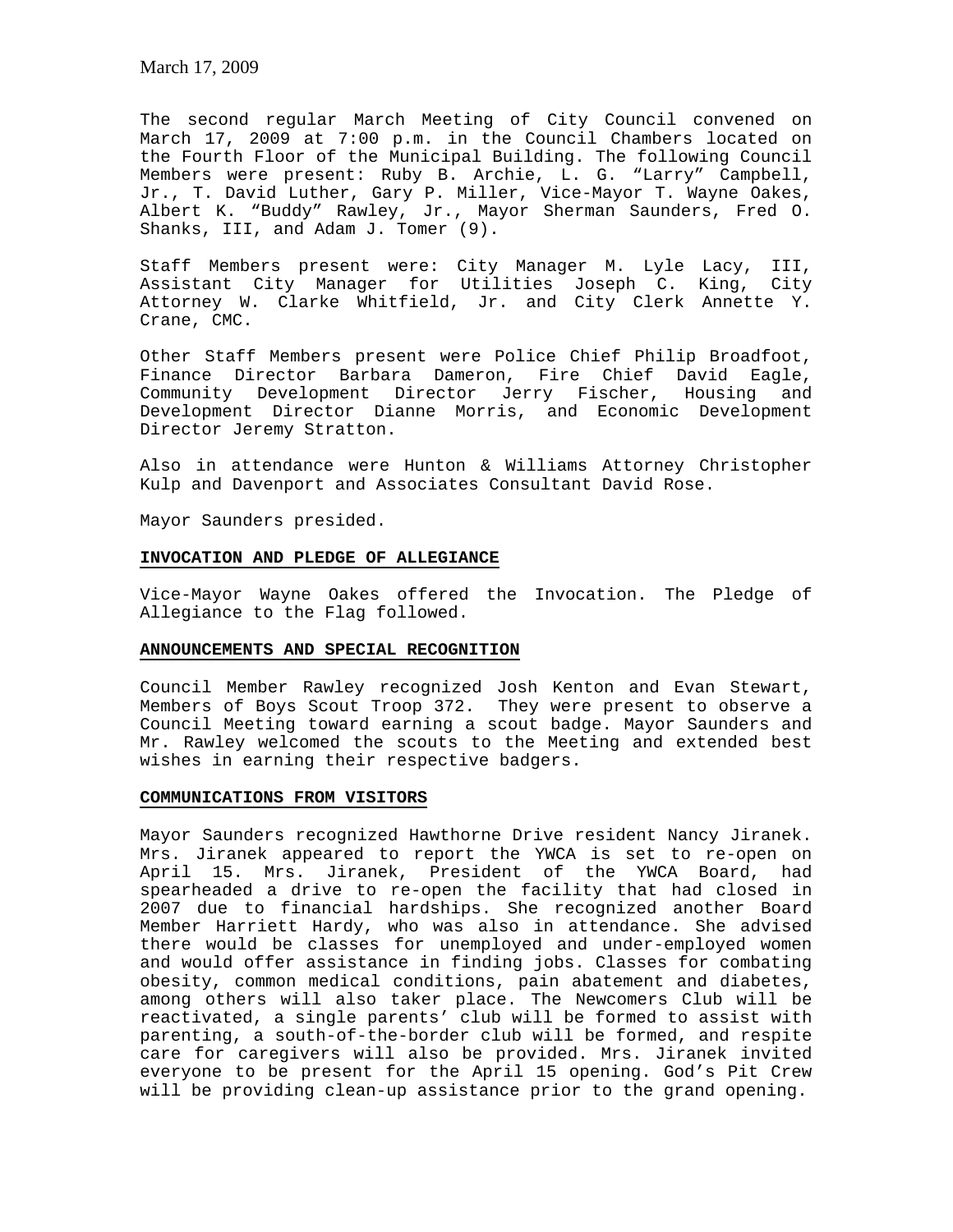Mr. Rawley commended Ms. Jiranek, stating the re-opening would never have occurred without her efforts.

### **MINUTES**

Upon Motion by Council Member Council Member Archie and second by Council Member Campbell, Special Called Meeting held on February 27, 2009 and Minutes of the Regular March 3, 2009 Council Meeting were approved as presented. Draft copies had been distributed to Council Members prior to the Meeting.

### **BUDGET ADOPTION–FY 2009 – VOEMS, FEMA & HOMELAND SECURITY GRANTS**

Upon Motion by Council Member Rawley and second by Vice-Mayor Oakes, Ordinance No. 2009-03.03 presented by its First Reading on March 3, 2009 amending the Fiscal Year 2009 Budget Appropriation Ordinance to provide for grants from the Virginia Office of Emergency Medical Services' Rescue Squad Assistance Fund in the amount of \$28,000, Federal Emergency Management Agency and the Department of Homeland Security in the amount of \$91,637 and local share in the amount of \$38,000 for a total of \$167,637 and appropriating same was adopted by the following vote:

VOTE: 9-0 AYE: Archie, Campbell, Luther, Miller, Oakes, Rawley, Saunders, Shanks and Tomer (9) NAY: None (0).

#### **BUDGET AMENDMENT–FY 2009–HOMELAND SECURITY & TERRORISM PREVENTION**

Upon Motion by Council Member Miller and second by Council Member Rawley, an Ordinance entitled:

ORDINANCE NO. 2009-03.04

AN ORDINANCE AMENDING THE FISCAL YEAR 2009 BUDGET APPROPRIATION ORDINANCE BY INCREASING REVENUES TO ANTICIPATE THE RECEIPT OF FUNDS FROM THE UNITED STATES DEPARTMENT OF HOMELAND SECURITY THROUGH THE VIRGINIA DEPARTMENT OF EMERGENCY MANAGEMENT LAW ENFORCEMENT TERRORISM PREVENTION PROGRAM IN THE AMOUNT OF \$129,815 AND APPROPRIATING SAME

was presented by its First Reading, as required by City Charter to lie over before final adoption.

# **REIMBURSEMENT AGREEMENTS FOR REGIONAL INDUSTRIAL FACILITY AUTHORITY PROJECTS**

Council Member Campbell moved adoption of a Resolution entitled:

#### RESOLUTION NO. 2009-03.03

A RESOLUTION APPROVING AND AUTHORIZING A REIMBURSEMENT AGREEMENT BETWEEN THE CITY OF DANVILLE, VIRGINIA AND THE COUNTY OF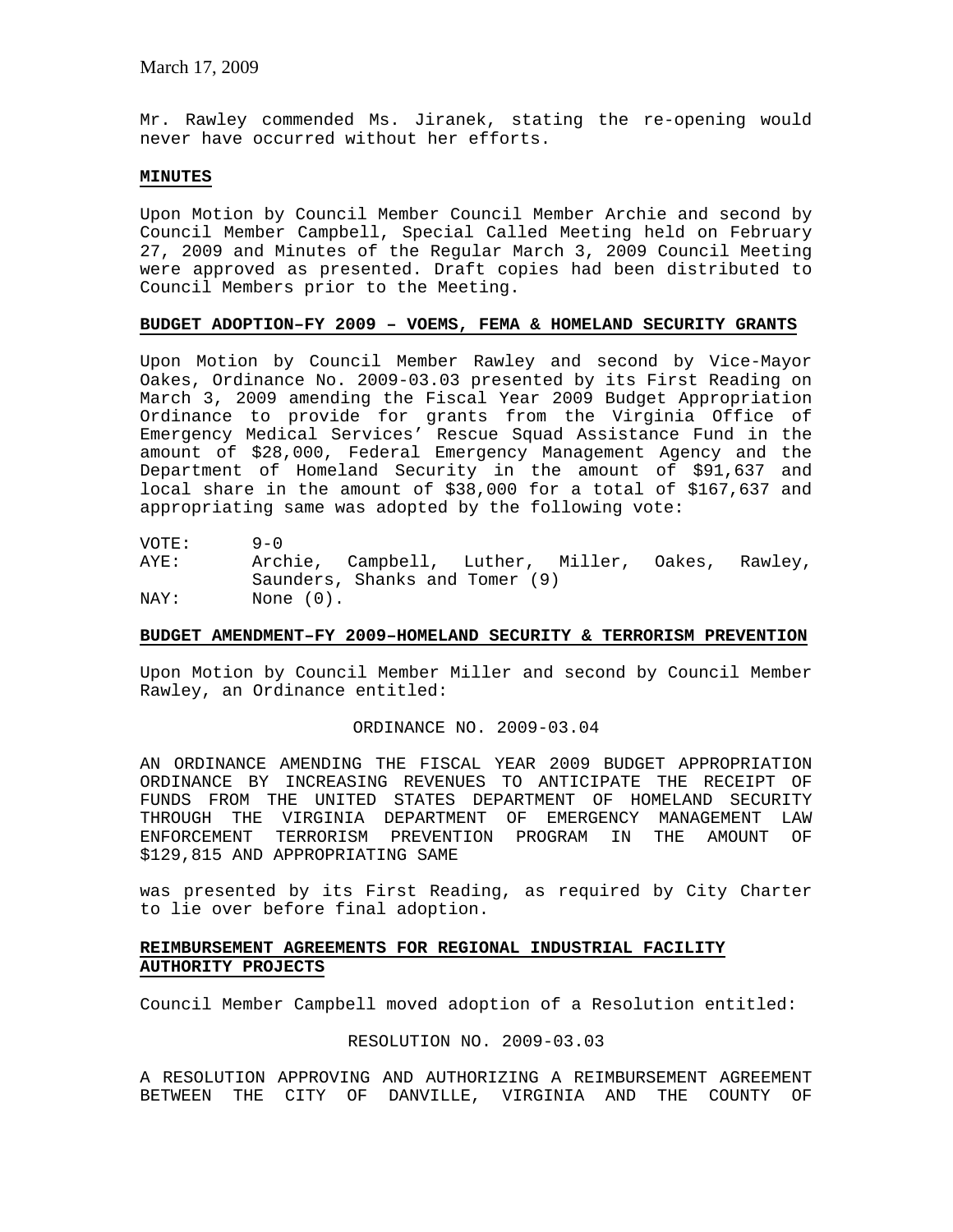PITTSYLVANIA, VIRGINIA FOR THE REIMBURSEMENT OF ONE-HALF OF THE COUNTY FUNDS REQUIRED TO REPAY THE VIRGINIA TOBACCO INDEMNIFICATION AND COMMUNITY REVITALIZATION COMMISSION FOR GRANT FUNDS.

The Motion was seconded by Council Member Luther and carried by the following vote:

VOTE: 9-0 AYE: Archie, Campbell, Luther, Miller, Oakes, Rawley, Saunders, Shanks and Tomer (9) NAY: None (0).

Council Member Archie moved adoption of a Resolution entitled:

## RESOLUTION NO. 2009-03.04

A RESOLUTION APPROVING AND AUTHORIZING A REIMBURSEMENT AGREEMENT BETWEEN THE CITY OF DANVILLE, VIRGINIA AND THE COUNTY OF PITTSYLVANIA, VIRGINIA FOR THE REIMBURSEMENT OF CITY FUNDS ADVANCED FOR THE ACQUISITION OF REAL PROPERTY FOR THE MEGA PARK.

The Motion was seconded by Council Member Shanks and carried by the following vote:

VOTE: 9-0

AYE: Archie, Campbell, Luther, Miller, Oakes, Rawley, Saunders, Shanks and Tomer (9) NAY: None  $(0)$ .

# **ISSUANCE & SALE OF GENERAL OBLIGATION REFUNDING BONDS-\$32,250,000**

Council Member Shanks moved adoption of a Resolution entitled:

#### RESOLUTION NO. 2009-03.05

A RESOLUTION AUTHORIZING THE ISSUANCE AND SALE OF GENERAL OBLIGATION REFUNDING BONDS IN A MAXIMUM AGGREGATE PRINCIPAL AMOUNT OF \$32,250,000 OF THE CITY OF DANVILLE, VIRGINIA, PROVIDING FOR THE FORM, DETAILS AND PAYMENT THEREOF AND PROVIDING FOR THE REFUNDING OF CERTAIN GENERAL OBLIGATION BONDS OF THE CITY.

Council Member Campbell seconded the Motion.

At the request of Council Member Luther, City Manager Lacy explained that in consideration of preparing for Council action on the 2010 budget and in anticipation of preparation of the 2011 budget in what would be described of a majority of judges the most stressed economic times since the great depression, in recognition of a number of revenue receipts and in recognition of a need particularly in these times to attempt to maintain service delivery, in recognition that our citizens have been stressed with both increased utility costs and a need to avoid any general tax increases particularly on personal property and real estate,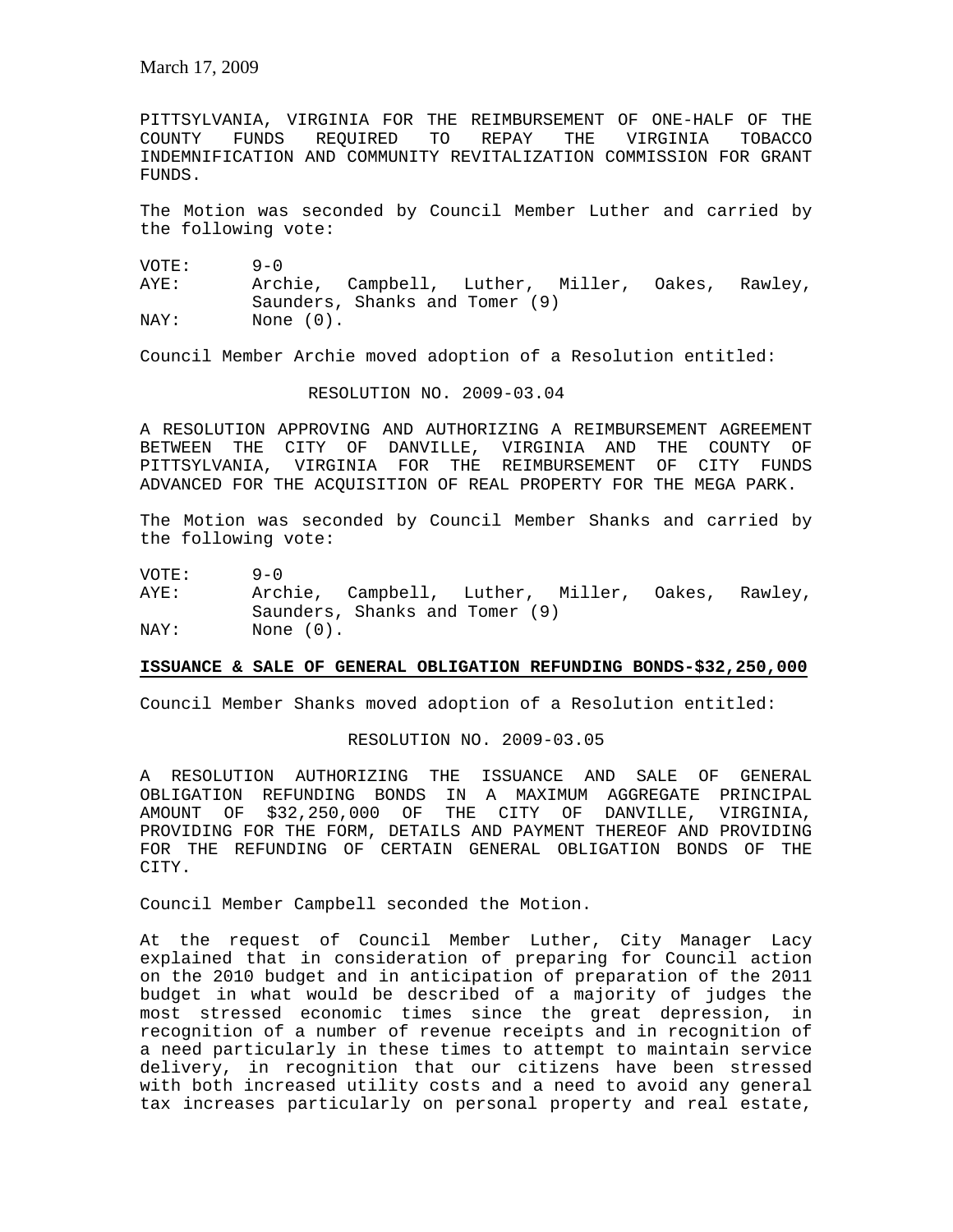March 17, 2009

the budget team is building a budget. In order to make the budget balance and to meet the seven objectives just described, and because Danville is in a very favorable financial condition as far as the health of its finances, the administration is recommending a restructuring of its annual debt maintenance. Essentially the debt service requirements are being lowered in 2010 and 2011 in the General Fund and in 2010, 2011, and 2012 in the Utility Funds in moving the debt obligations out to future years when they will be combined with lowered debt obligations at that time. Mr. Lacy stated that when this is done and benchmarks are applied to the City regarding its pace of pay-off, the City is still in a superior position compared to most other jurisdictions in Virginia.

Mr. Luther reiterated that this is being done in order to avoid raising utility rates, personal and real property taxes and to maintain present services the City provides.

Mr. Tomer said basically the action would help to give flexibility in the City's cash flow over the next two or three years.

Mr. Lacy stated that if the City had been in the economic climate of last year with a revenue stream from the normal commerce activity, this would not have been necessary. In the context of the present economic environment, this appears to be the best route to accomplish all of those objectives.

Mayor Saunders said he felt this was a win-win situation for the City and the taxpayers and thanked the City staff for bringing this to Council's attention.

The Resolution was adopted by the following vote:

VOTE: 9-0 AYE: Archie, Campbell, Luther, Miller, Oakes, Rawley, Saunders, Shanks and Tomer (9) NAY: None  $(0)$ .

## **COMMUNICATIONS**

There were no communications from the City Manager, City Attorney and City Clerk.

## **ROLL CALL**

Council Member Archie commended the Human Services Director Gwendolyn Edwards and her division directors for the excellent presentation relating to departmental activities during the Special Work Session held prior to the regular Council meeting.

Council Member Campbell informed citizens the opening of the Longwood Small Business Development Center took place last week in Downtown Danville. He encouraged citizens to use the branch office for the facilitation of bringing new businesses to the